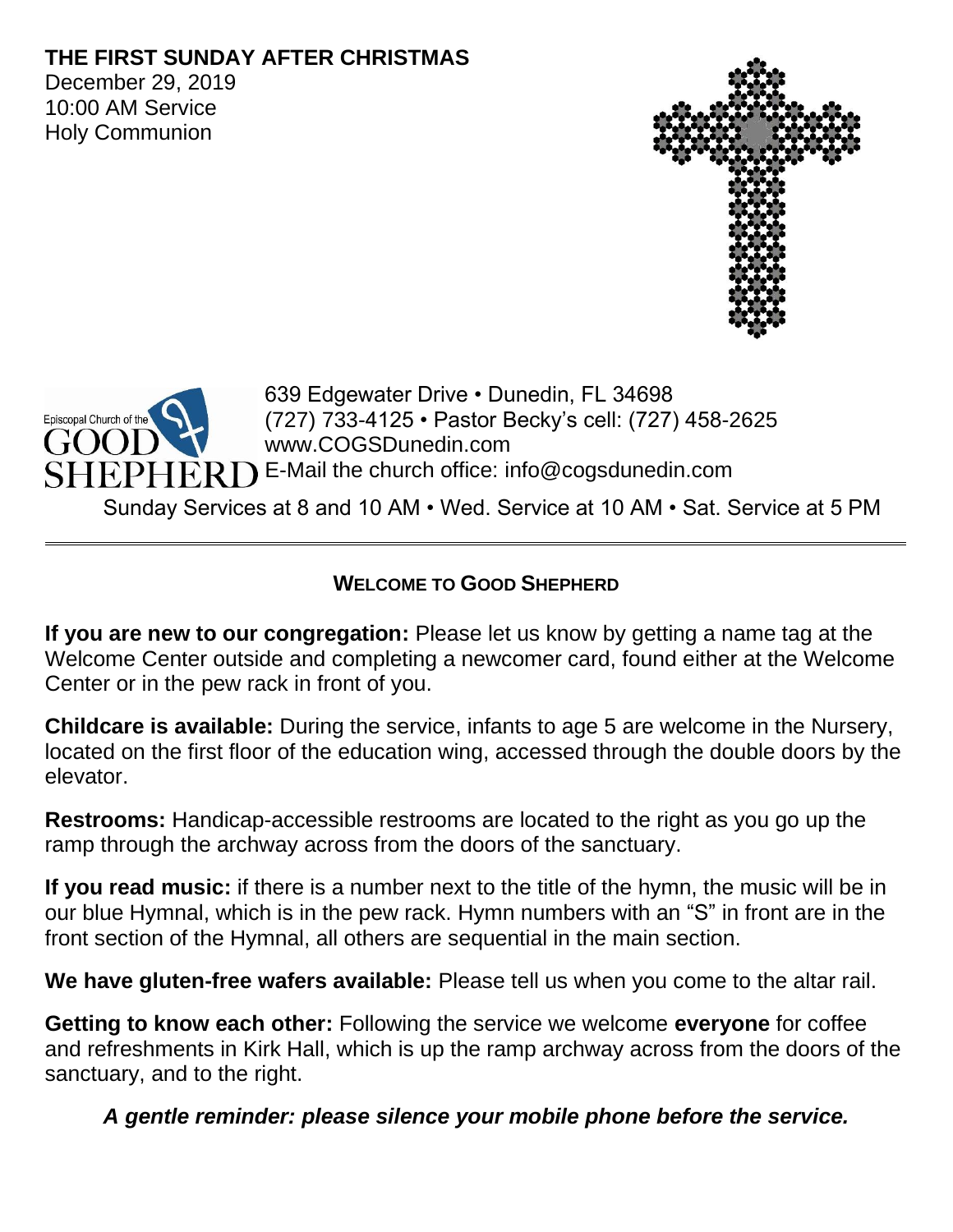#### **GATHERING FOR WORSHIP**

**PRELUDE** *Divinum Mysterium* **Divinum Divinum** 

*[During the Prelude, please prepare for worship by observing attentive silence.]*

*[Please stand when the chimes sound.]*

**GATHERING HYMN** *Once in Royal David's City* **102 VS 1,2** 

*Once in royal David's city stood a lowly cattle shed, where a mother laid her baby in a manger for his bed: Mary was that mother mild, Jesus Christ her little child.* 

*He came down to earth from heaven, who is God and Lord of all, and his shelter was a stable, and his cradle was a stall; with the poor, the scorned, the lowly lived on earth our Savior holy.*

**WELCOME AND ANNOUNCEMENTS**

*[Please be seated.]*

#### **MISSION MOMENT**

#### **ACCLAMATION**

*[Please stand.]*

P Blessed be God: Father, Son, and Holy Spirit.

C **And blessed be his kingdom, now and for ever. Amen.**

**COLLECT FOR PURITY**

 $\text{m}$  **Almighty God, to you all hearts are open, all desires known, and from you no secrets are hid: Cleanse the thoughts of our hearts by the inspiration of your Holy Spirit, that we may perfectly love you, and worthily magnify your holy Name; through Christ our Lord. Amen.**

**HYMN OF PRAISE** *Angels We Have Heard on High* **96**

*Angels we have heard on high, singing sweetly through the night, and the mountains in reply echoing their brave delight. Gloria in excelsis Deo. Gloria in excelsis Deo.*

*Shepherds, why this jubilee? Why these songs of happy cheer? What great brightness did you see? What glad tidings did you hear? Gloria in excelsis Deo. Gloria in excelsis Deo.*

*Come to Bethlehem and see him whose birth the angels sing; come, adore on bended knee Christ, the Lord, the newborn King. Gloria in excelsis Deo. Gloria in excelsis Deo.*

*See him in a manger laid whom the angels praise above; Mary, Joseph, lend your aid, while we raise our hearts in love. Gloria in excelsis Deo. Gloria in excelsis Deo.*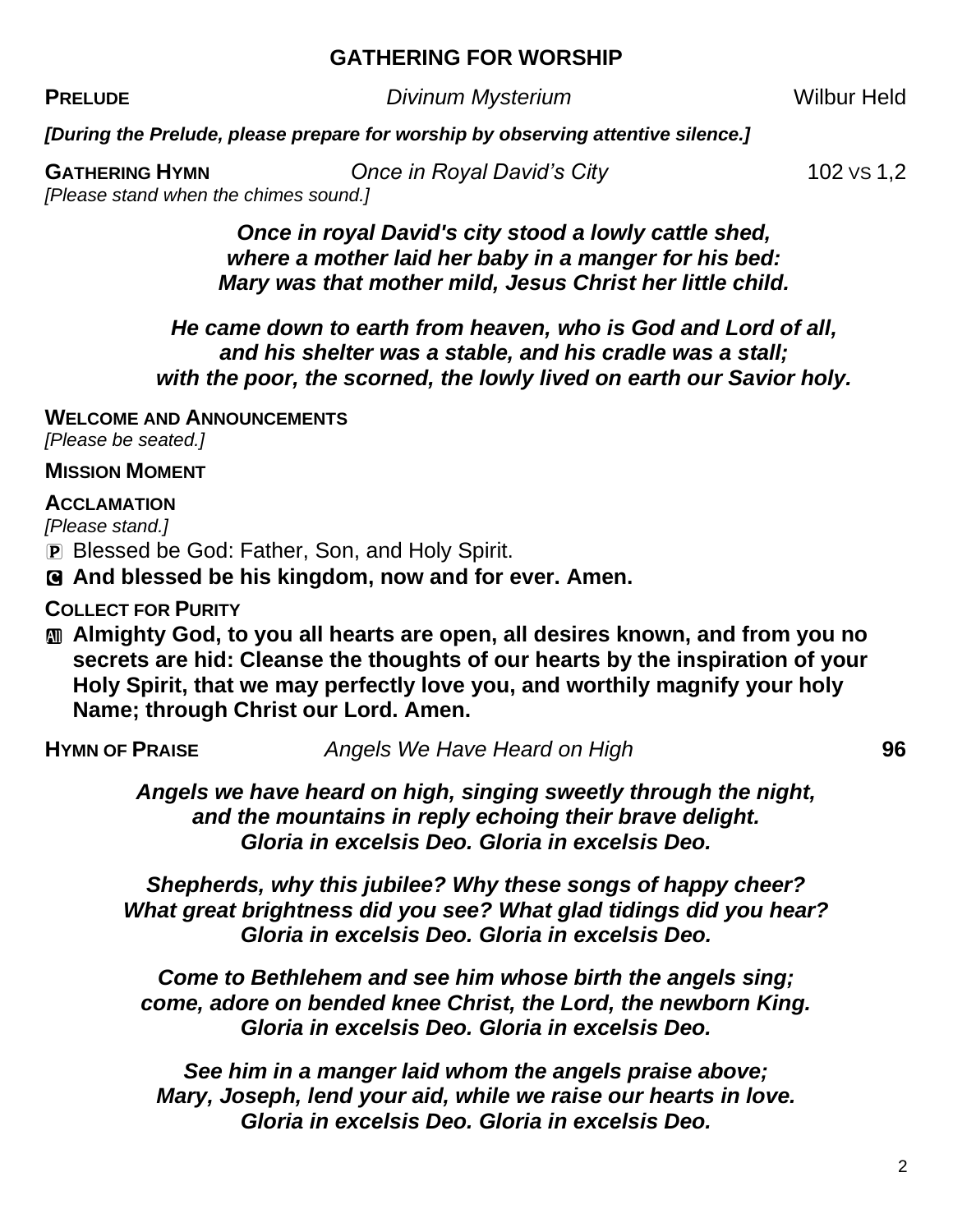### **COLLECT OF THE DAY**

P The Lord be with you.

### C **And also with you.**

- P Let us pray... O Lord God, you know that we cannot place our trust in our own powers. As you protected the infant Jesus, so defend us and all the needy from harm and adversity, through Jesus Christ, our Savior and Lord, who lives and reigns with you and the Holy Spirit, one God, now and forever.
- C **Amen.**

#### **WORD OF GOD**

**THE READINGS:** Isaiah 61:10-62:3, Psalm 147:13-21, Galatians 3:23-25; 4:4-7, John 1:1-18 *[Please be seated.]*

### **The First Reading**

L *The First Reading is taken from Isaiah, chapter 61…*

I surely rejoice in the Lord; my heart is joyful because of my God, because he has clothed me with clothes of victory, wrapped me in a robe of righteousness like a bridegroom in a priestly crown, and like a bride adorned in jewelry. As the earth puts out its growth, and as a garden grows its seeds, so the Lord God will grow righteousness and praise before all the nations.

For Zion's sake I won't keep silent, and for Jerusalem's sake I won't sit still until her righteousness shines out like a light, and her salvation blazes like a torch. Nations will see your righteousness, all kings your glory. You will be called by a new name, which the Lord's own mouth will determine. You will be a splendid garland in the Lord's hand, a royal turban in the palm of God's hand.

- L The Word of the Lord
- C **Thanks be to God.**

**The Psalm** [Tune*: O for a thousand Tongues*]

*Worship the Lord, Jerusalem, Praise God, O Israel; The Lord has made your gates secure And blessed your children well.*

*Upon your borders, God makes peace, The wheat fields give us flour; You, Lord, send your command on earth, Your word speeds forth with power.*

*Who can withstand the freezing cold, The hoarfrost, hail, and snow? Yet when you send your word and wind They melt and waters flow.*

*You give to Israel your word, Your just decrees, but yet You have not shown to other lands Your law. Alleluia!*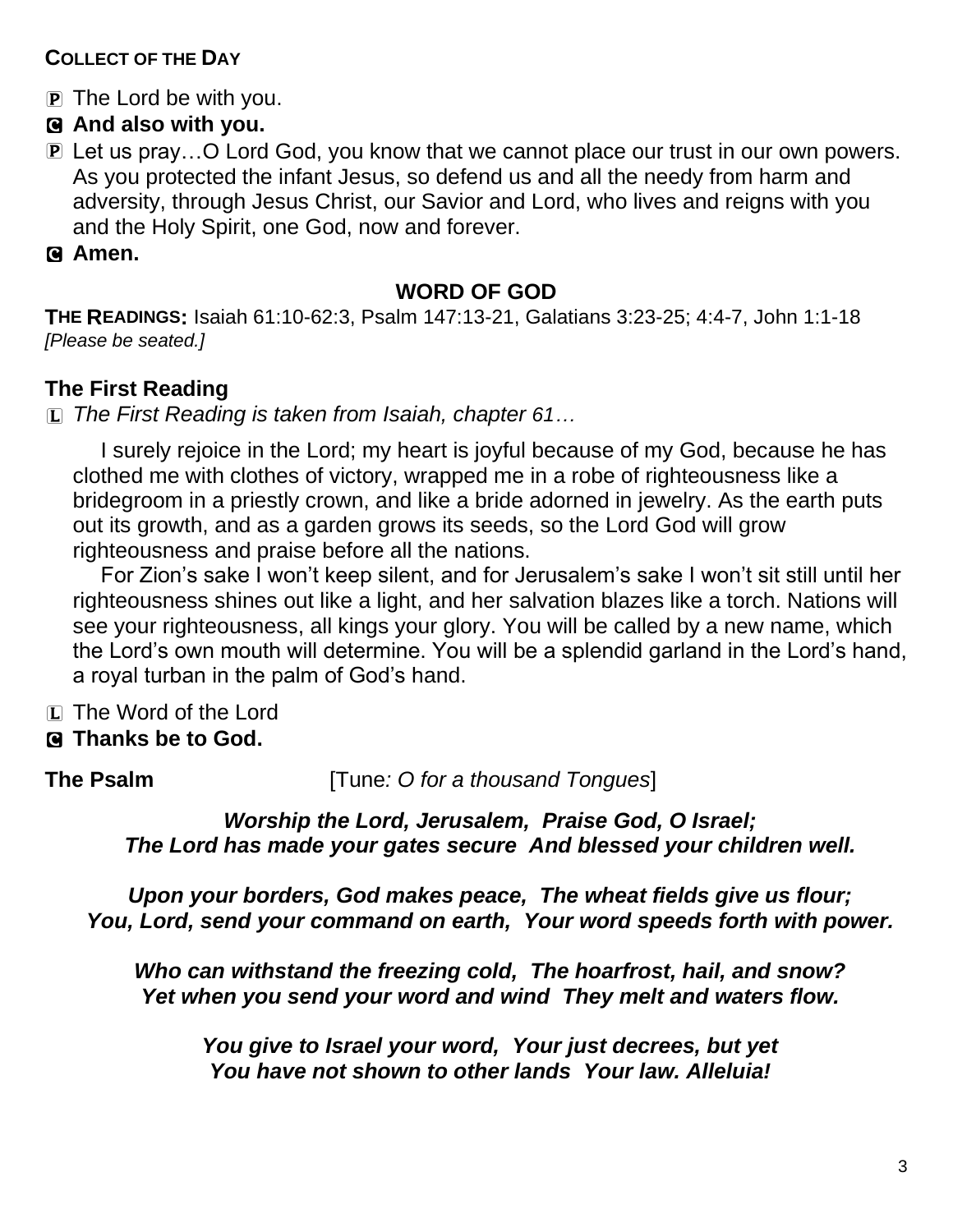## **The Second Reading**

L *The Second Reading is taken from Galatians chapter 3…*

Before faith came, we were guarded under the Law, locked up until faith that was coming would be revealed, so that the Law became our custodian until Christ so that we might be made righteous by faith. But now that faith has come, we are no longer under a custodian. But when the fulfillment of the time came, God sent his Son, born through a woman, and born under the Law. This was so he could redeem those under the Law so that we could be adopted. Because you are sons and daughters, God sent the Spirit of his Son into our hearts, crying, "Abba, Father!" Therefore, you are no longer a slave but a son or daughter, and if you are his child, then you are also an heir through God.

- L The Word of the Lord.
- C **Thanks be to God.**

**ACCLAMATION** *Word of God*

# *[Please stand.]*

### *m Word of God, come down on earth, living rain from heav'n descending; touch our hearts and bring to birth faith and hope and love unending. Word almighty, we revere you; Word made flesh, we long to hear you.*

## **The Gospel**

D The Holy Gospel of our Lord Jesus Christ according to John.

## C **Glory to you, Lord Christ.**

D In the beginning was the Word and the Word was with God and the Word was God. The Word was with God in the beginning. Everything came into being through the Word, and without the Word nothing came into being. What came into being through the Word was life, and the life was the light for all people. the light shines in the darkness, and the darkness doesn't extinguish the light.

A man named John was sent from God. He came as a witness to testify concerning the light, so that through him everyone would believe in the light. He himself wasn't the light, but his mission was to testify concerning the light.

The true light that shines on all people was coming into the world. The light was in the world, and the world came into being through the light, but the world didn't recognize the light. The light came to his own people, and his own people didn't welcome him. But those who did welcome him, those who believed in his name, he authorized to become God's children, born not from blood nor from human desire or passion, but born from God. The Word became flesh and made his home among us. We have seen his glory, glory like that of a father's only son, full of grace and truth.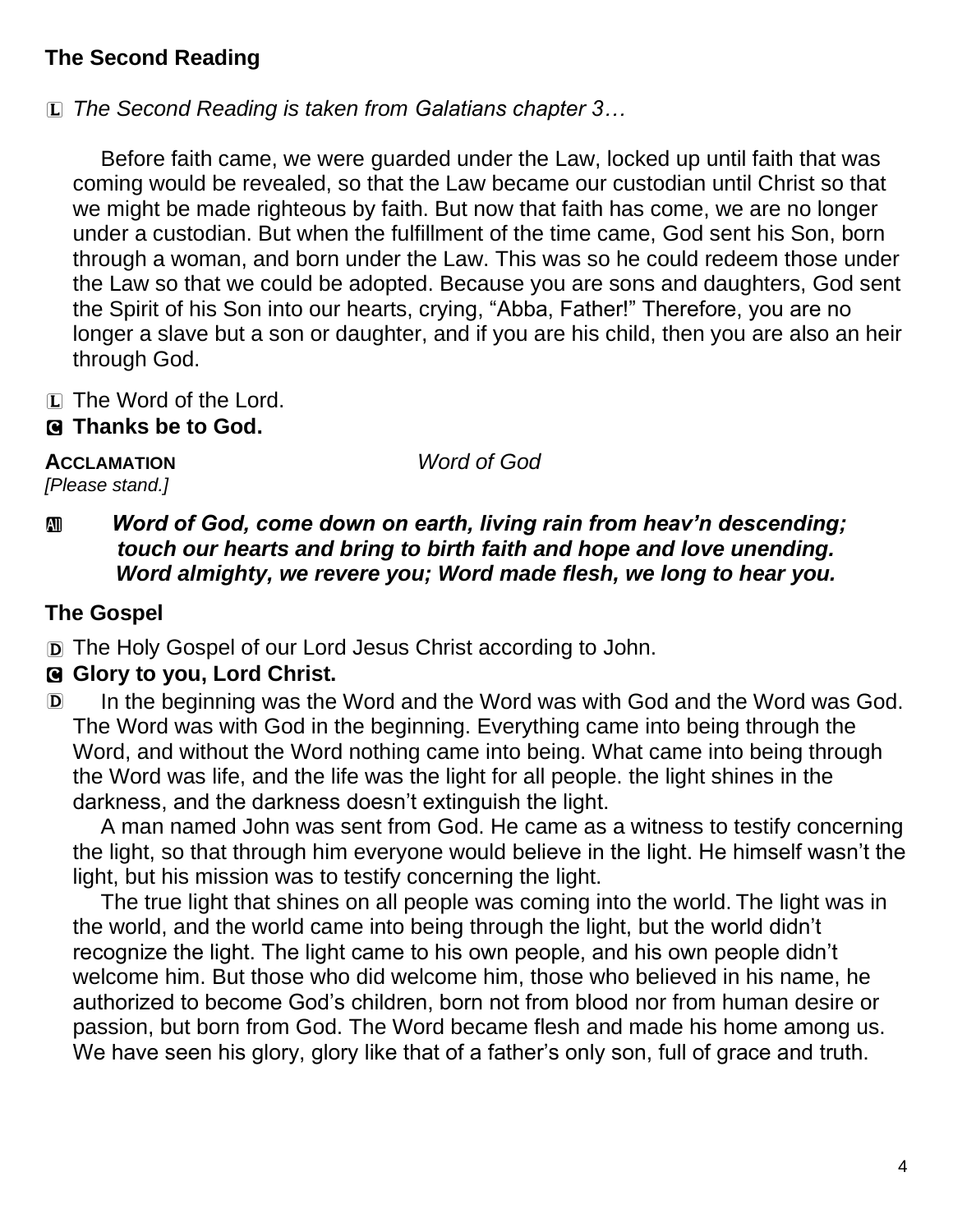John testified about him, crying out, "This is the one of whom I said, 'He who comes after me is greater than me because he existed before me.'"

From his fullness we have all received grace upon grace; as the Law was given through Moses, so grace and truth came into being through Jesus Christ. No one has ever seen God. God the only Son, who is at the Father's side, has made God known.

D The Gospel of the Lord. C **Praise to you, Lord Christ.** 

**Sermon** Cindy Roehl

## *[Please be seated.]*

*[Please stand.]*

**SERMON HYMN** *O Word of God Incarnate* 632

*O Christ, the Word Incarnate, O Wisdom from on high, O Truth, unchanged, unchanging, O Light of our dark sky; we praise thee for the radiance that from the scripture's page, a lantern to our footsteps, shines on from age to age.*

*The Church from our dear Master received the word divine, and still that light is lifted o'er all the earth to shine. It is the chart and compass that o'er life's surging sea, mid mists and rocks and quicksands, still guides, O Christ, to thee.*

*O make thy Church, dear Savior, a lamp of purest gold, to bear before the nations thy true light as of old; O teach thy wandering pilgrims by this their path to trace, till, clouds and darkness ended, they see face to face.* 

#### **PRAYERS OF THE PEOPLE**

- D As we join the whole creation and celebrate with joy the Word made flesh, let us offer prayers to God who dwells among us, from long ago and until the end of time.
- L Wonderful Counselor, we pray for laypeople, bishops, priests and deacons, and all who minister in the name of Christ, that each and every one will hear and heed the guidance of your Holy Spirit.
- C **Give us strength of heart, mind, body and soul to join you in preaching good news to the poor, proclaiming release to the prisoners and recovery of sight to the blind, liberating the oppressed, and announcing that the year of your favor has come to all the earth.**
- L Mighty God, we pray for your church. Fill us and all those who worship you with truth compassion. Where we are corrupt, purify us; where we are in error, direct us; where in any thing we are amiss, reform us.
- C **Where we are in the right, strengthen us; where we are in want, provide for us; where we are divided, reunite us.**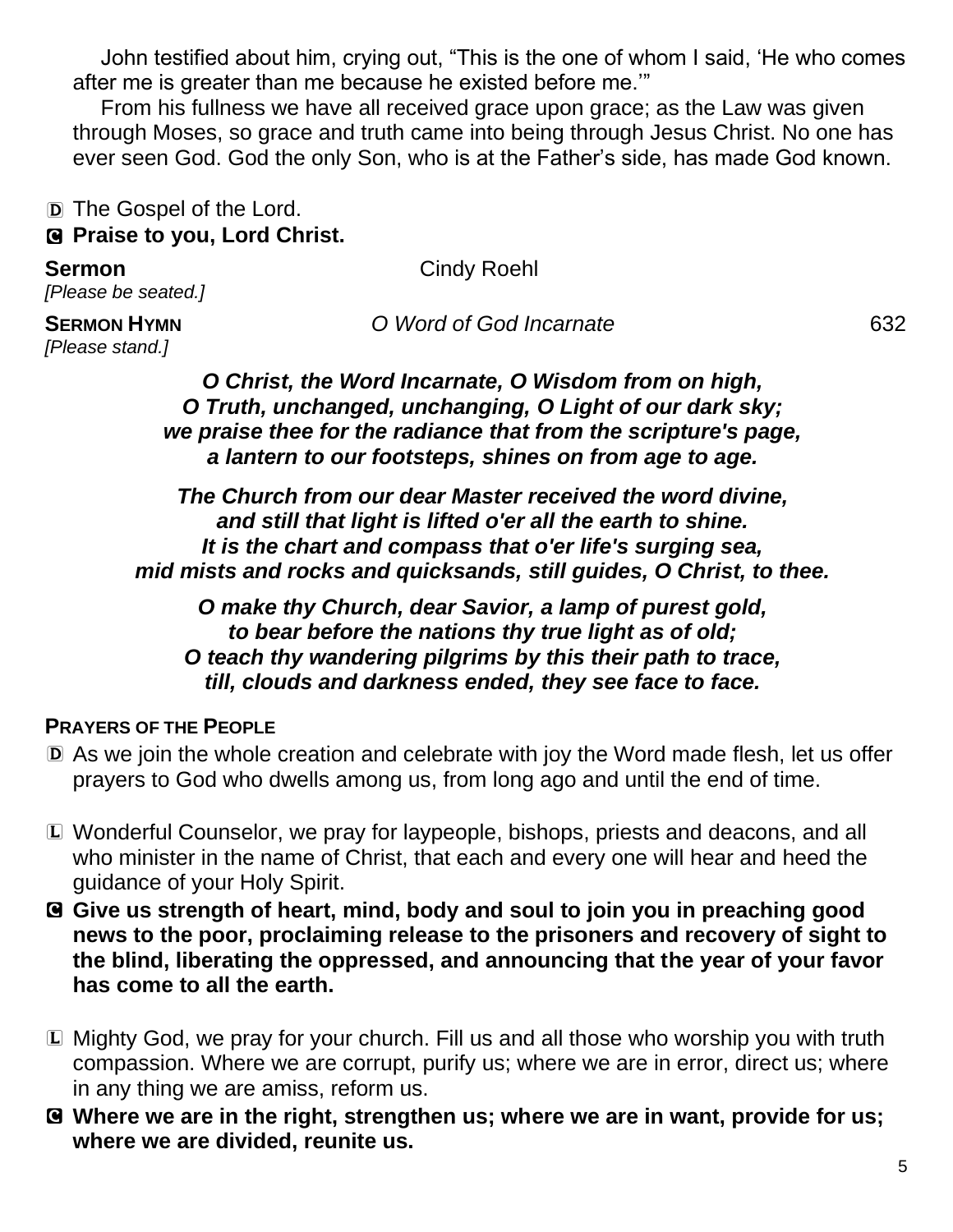- L Everlasting Father, we lift to your heart those who suffer from any grief or trouble, [especially . . . *read names from notebook*...] and those we now name aloud or in our hearts [*leave time*...]. Empower us, in your name, to give them courage and hope in their troubles.
- C **Help us to be the answers to their prayers when they cry out to you.**
- L Prince of Peace, we joyfully celebrate the wedding of the human and divine natures in Christ Jesus. We give you thanks today for the flowers given to your glory, and for all the blessings of this life.
- C **Give us the grace to see your divine presence so that all of creation may sing new songs of gladness and walk in the way of joy.**
- L King of Kings, we pray for those who have died, [especially . . . *add names from notebook…*] and those we now name aloud or in our hearts. [*Leave time….*] Let light perpetual shine upon them.
- C **Grant them continual growth in your love and service; and help us in obedience to your will to follow the good examples of the saints who have gone before us.**
- L Lord of lords, we pray for the leaders of the nations and all in authority.
- C **Give them grace, compassion and will to strive for peace and justice, caring alike for young and old, strong and weak, rich and poor.**
- L Rejoicing in the blessed Virgin Mary and all the saints, let us offer ourselves and one another to the One who will reign forever and ever.
- C **Hallelujah! Lord our God, source of grace and truth, accept the prayers we offer in this joyful season. May we witness to your glory with unending praise and thanksgiving. Amen.**

#### **PRAYERS AND BLESSINGS**

*[Those celebrating birthdays, anniversaries or special occasions may receive an individual blessing.]*

**CHILDREN'S MESSAGE**

**THE GREETING OF PEACE** *[Please stand.]*

- $\mathbf{P}$  The peace of the Lord be always with you.
- C **And also with you.** [*All may greet one another in the name of the Lord.*]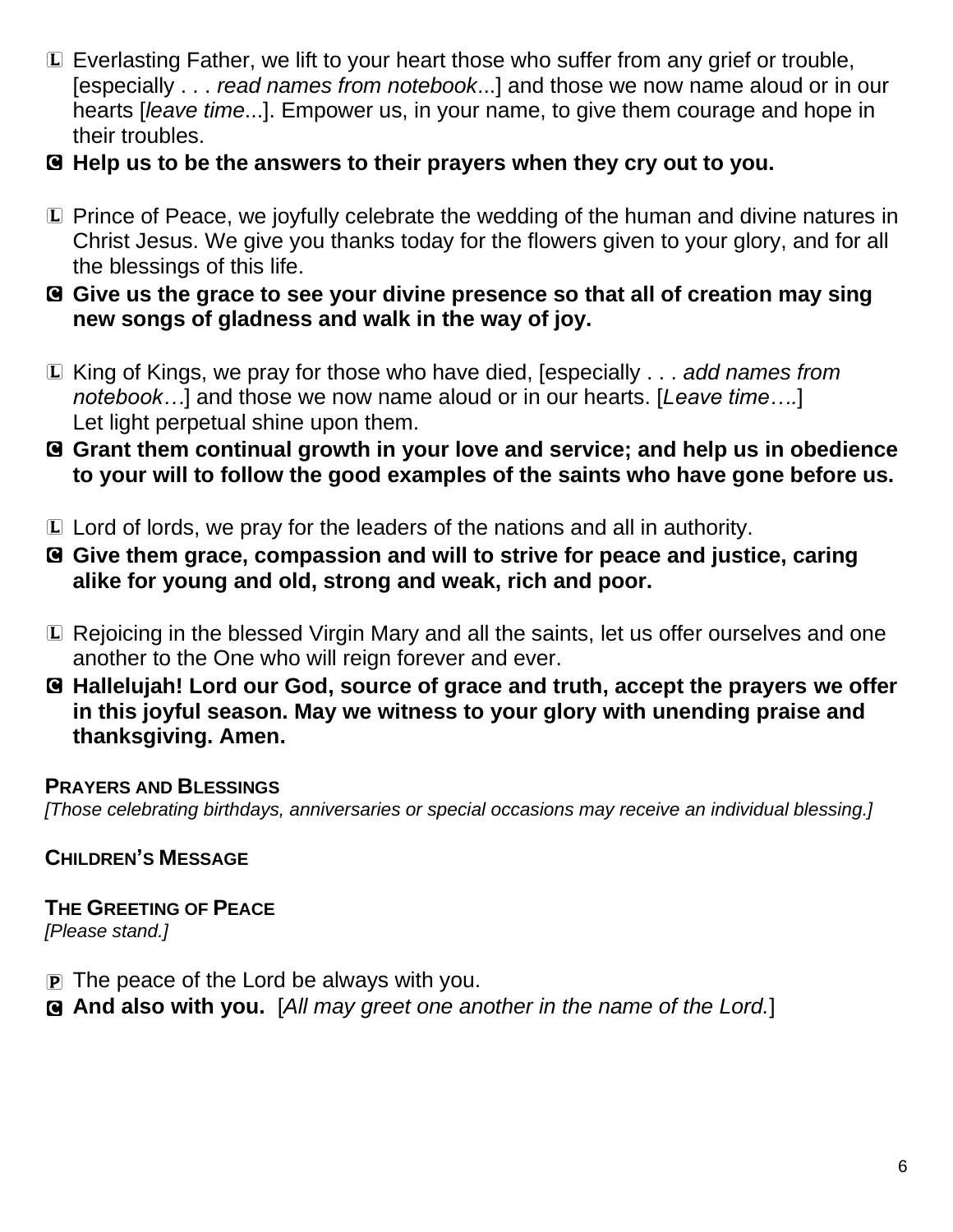## **THE HOLY COMMUNION**

### **OFFERTORY SENTENCE**

D Let us with gladness bring the offerings and oblations of our life and labor to the Lord.

#### **OFFERTORY**

*[Please be seated.]*

**PRESENTATION** *[Please stand when the offering plates are given to the Deacon.]*

D We gladly present the fruits of our lives to the God who creates us, redeems us and sustains us. May we have the grace to use them to heal God's world.

**PRESENTATION HYMN** *The First Noel The first Noel the angel did say was to certain poor shepherds in fields as they lay; in fields where they lay, keeping their sheep, on a cold winter's night that was so deep. Noel, Noel, Noel, Noel! Born is the King of Israel.*

> *Then entered in those wise men three, full rev'rently upon their knee, and offered there in his presence their gold, and myrrh, and frankincense. Noel, Noel, Noel, Noel! Born is the King of Israel.*

**THE GREAT THANKSGIVING:** Enriching our Worship, Eucharistic Prayer 2

- P The Lord be with you.
- C **And also with you.**
- P Lift up your hearts.
- C **We lift them to the Lord.**
- P Let us give thanks to the Lord our God.
- C **It is right to give our thanks and praise.**
- P We praise you and we bless you, holy and gracious God, source of life abundant. From before time you made ready the creation. Your Spirit moved over the deep and brought all things into being: sun, moon, and stars; earth, winds, and waters; and every living thing. You made us in your image, and taught us to walk in your ways. Glory and honor and praise to you, holy and living God. And so this day we join with Saints and Angels in the chorus of praise that rings through eternity, lifting our voices to magnify you as we sing: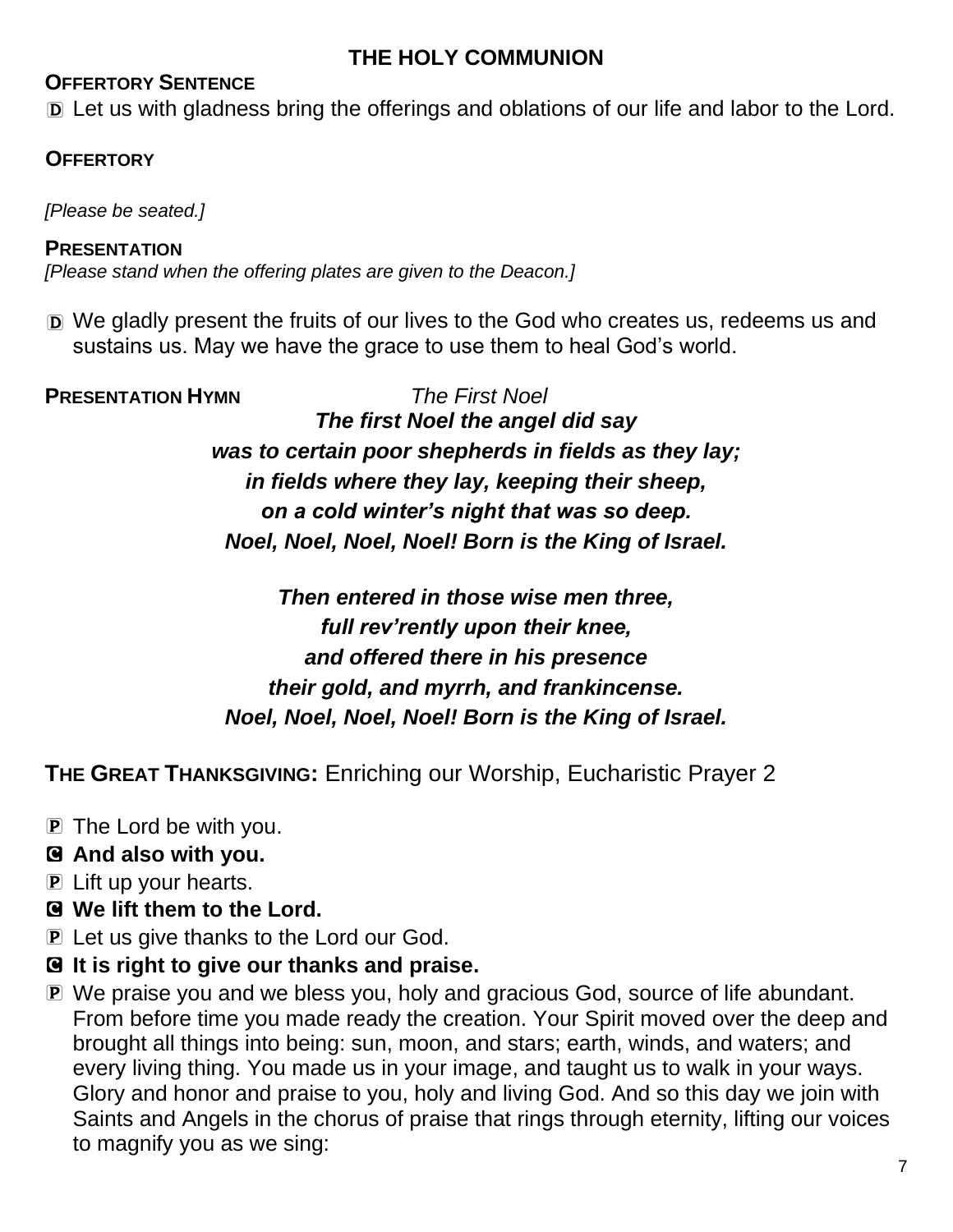

*[Please stand or kneel as you prefer.]*

- P Time and again you called us to live in the fullness of your love. But we rebelled against you, and wandered far away; and yet, as a mother cares for her children, and as a father cherishes his family, you would not forget us. To deliver us from the power of sin and death and to reveal the riches of your grace, you looked with favor upon Mary, your willing servant, that she might conceive and bear a son, Jesus the holy child of God. Living among us, Jesus loved us. He broke bread with outcasts and sinners, healed the sick, and proclaimed good news to the poor. He yearned to draw all the world to himself, yet we were heedless of his call to walk in love. Then, the time came for him to complete upon the cross the sacrifice of his life, and to be glorified by you.
- P On the night before he died for us, Jesus was at table with his friends. He took bread, gave thanks to you, broke it, and gave it to them, and said: "Take, eat: This is my Body, which is given for you. Do this for the remembrance of me."

As supper was ending, Jesus took the cup of wine. Again, he gave thanks to you, gave it to them, and said: "Drink this, all of you: This is my Blood of the new Covenant, which is poured out for you and for all for the forgiveness of sins. Whenever you drink it, do this for the remembrance of me."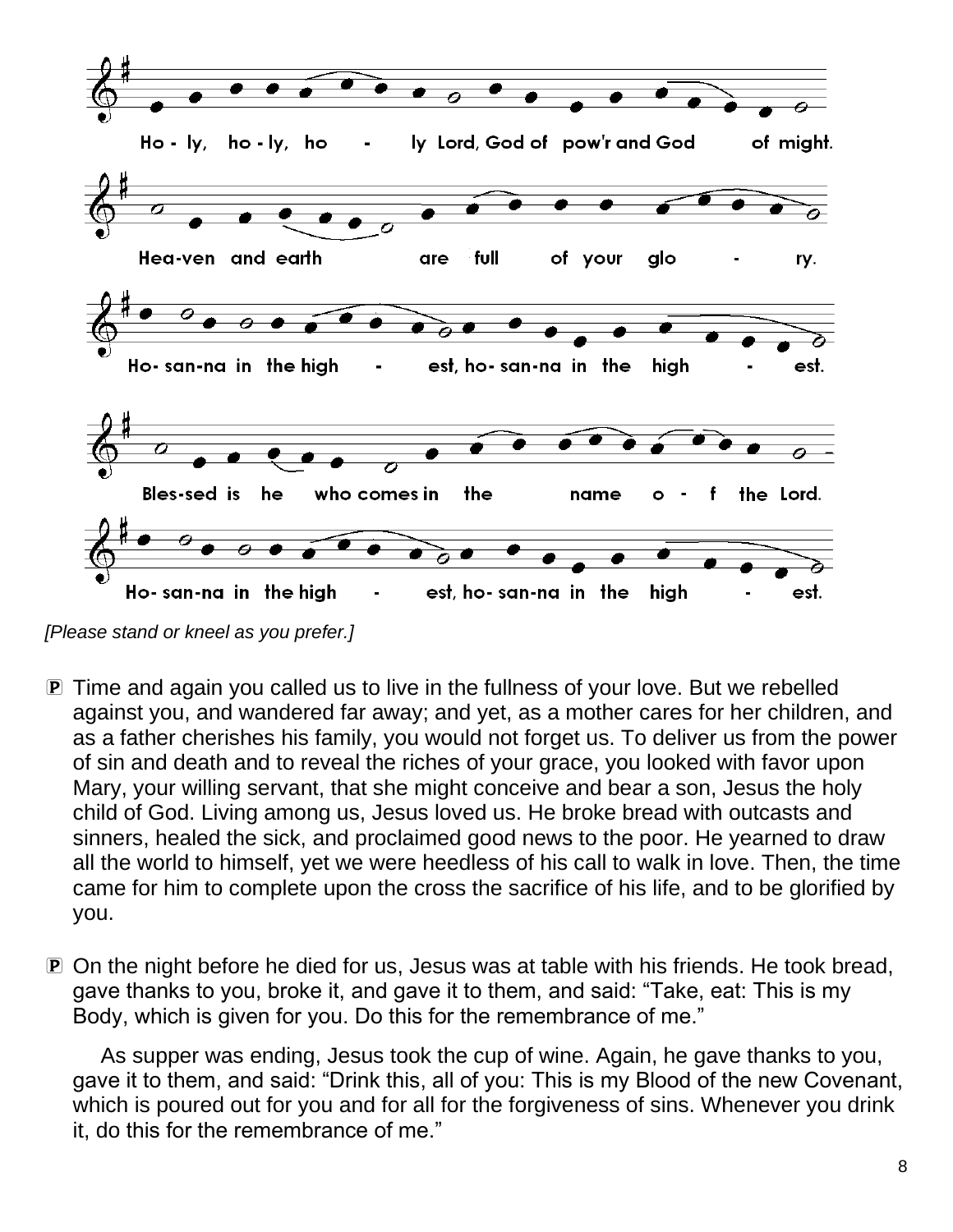- $\textcircled{u}$  Now gathered at your table, O God of all creation, and remembering Christ, **crucified and risen, who was and is and is to come, we offer to you our gifts of bread and wine, and ourselves, a living sacrifice. Pour out your Spirit upon these gifts that they may be the Body and Blood of Christ. Breathe your Spirit over the whole earth and make us your new creation, the Body of Christ given for the world you have made. In the fullness of time bring us, with all your saints, from every tribe and language and people and nation, to feast at the banquet prepared from the foundation of the world.**
- P Through Christ and with Christ and in Christ, in the unity of the Holy Spirit, to you be honor, glory, and praise, for ever and ever.



## **THE LORD'S PRAYER**

- P And now as our Savior Christ has taught us, we are bold to say:
- **M** Our Father, who art in heaven, hallowed be thy Name, thy kingdom come, thy **will be done, on earth as it is in heaven. Give us this day our daily bread. And forgive us our trespasses, as we forgive those who trespass against us. And lead us not into temptation, but deliver us from evil. For thine is the kingdom, and the power, and the glory, for ever and ever. Amen.**

### **THE BREAKING OF THE BREAD**

- P This is the true bread which comes down from heaven and gives life to the world.
- C **Whoever eats this bread has Eternal Life.**
- P The Gifts of God for the People of God. Take them in remembrance that Christ died for you, and feed on him in your hearts by faith, with thanksgiving.

*[You may be seated. All are welcome at the Lord's Table. Please follow the directions of the usher, who*  will let you know when it's your turn to go to the altar rail. You may stand or kneel. To receive, hold your *hands in front of you, one palm over the other. The priest will place a wafer there. You may either consume it immediately, and then sip from the cup of wine when it comes to you, or, you may wait and dip the wafer into the wine. When you are finished, please return to your seat by the side aisle.]*

*Our Prayer Team will be in the south narthex (at the back of the church) during Holy Communion to pray with you for healing, guidance, thanksgiving, for a loved one, or anything else on your heart.*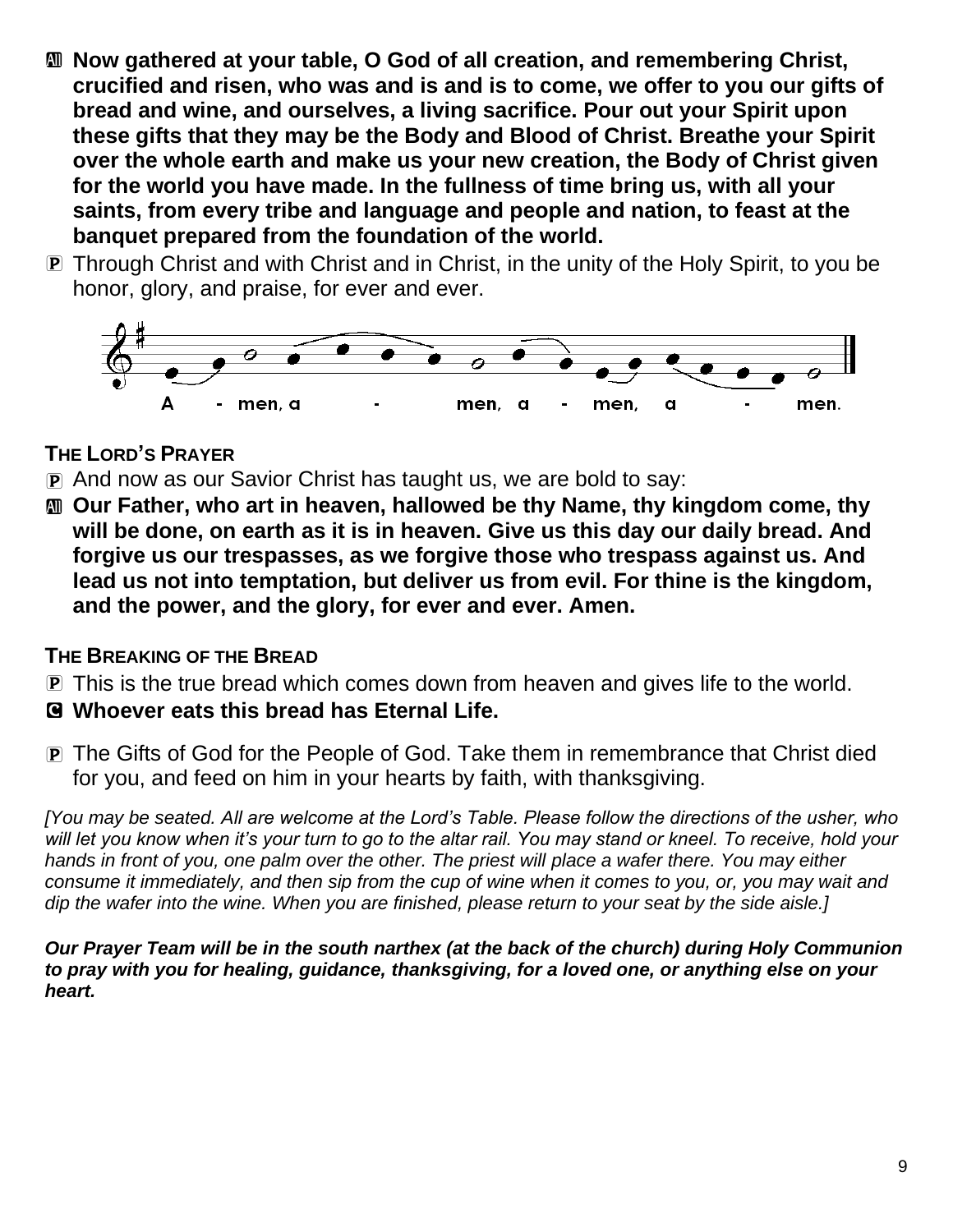*[Please remain seated.]*

*In the bleak midwinter, frosty wind made moan, earth stood hard as iron, water like a stone; snow had fallen, snow on snow, snow on snow, in the bleak midwinter, long ago.*

*Our God, heaven cannot hold him, nor earth sustain; heaven and earth shall flee away when he comes to reign: in the bleak midwinter a stable place sufficed the Lord God incarnate, Jesus Christ.*

> *What can I give him, poor as I am? If I were a shepherd, I would bring a lamb; if I were a wise man, I would do my part; yet what I can I give him--give my heart.*

**COMMUNION CHANT** *Sing, Praise and Bless the Lord [Please repeat this chant until the musician stops playing the tune.]*

#### *Sing, Praise and Bless the Lord; Sing, Praise and Bless the Lord; Peoples, nations! Alleluia!*

## **PRAYER AFTER COMMUNION**

*[Please stand or kneel, as you choose.]*

- $\mathbf{P}$  Let us pray...
- C **Father, we have broken the bread which is Christ's body, we have tasted the wine of his new life. We thank you for these gifts by which we are made one in him and drawn into that new creation which is your will for all mankind; through him who died for us and rose again, your Son, our Saviour Jesus Christ. Amen.**

**THE BLESSING**

*[Please stand.]*

- P May the blessing of the God of Abraham and Sarah, and of Jesus Christ born of our sister Mary, and of the Holy Spirit, who broods over creation and heals the world, be upon you and remain with you always.
- C **Amen.**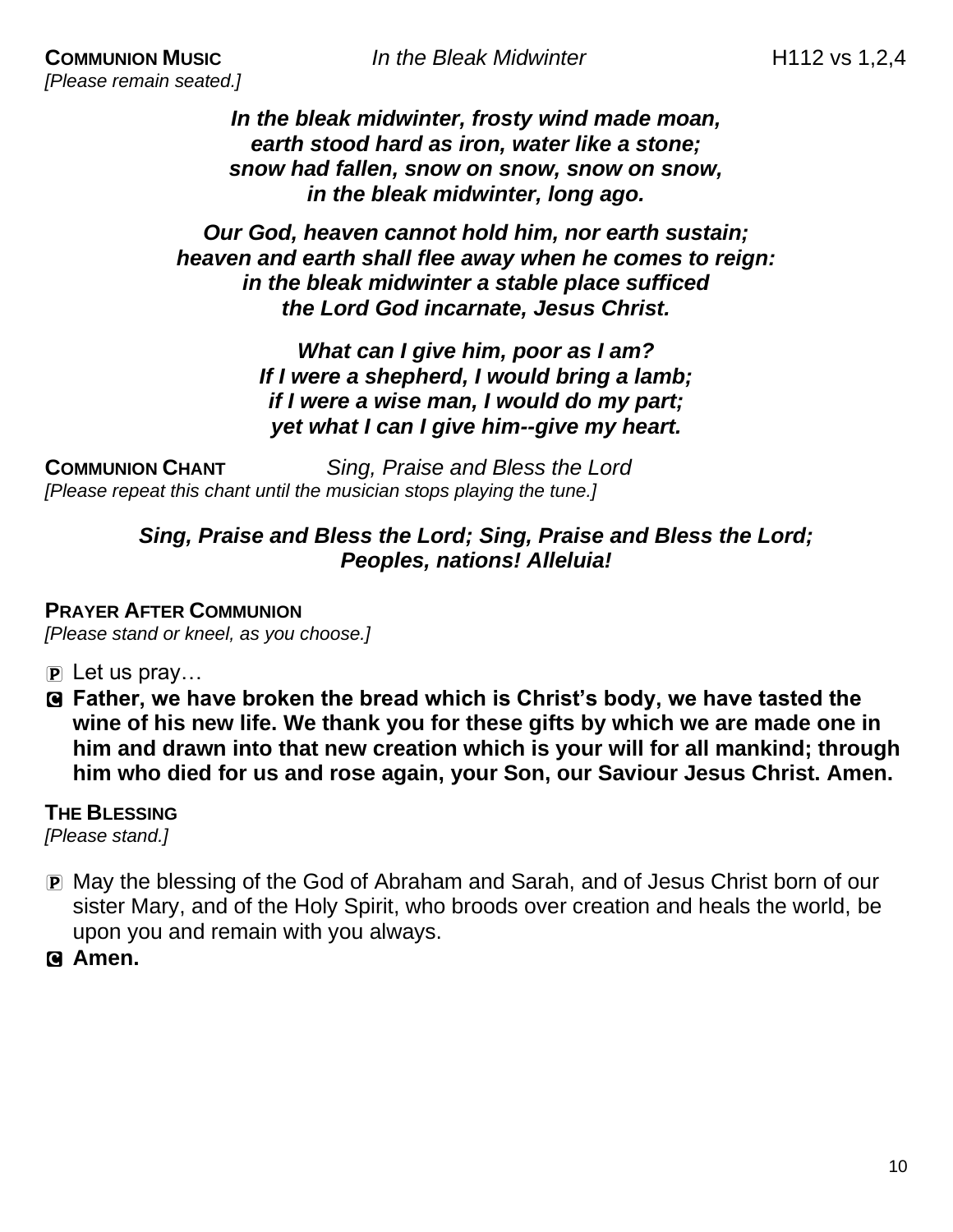*Refrain*

*Go, tell it on the mountain, over the hills and everywhere, Go, tell it on the mountain that Jesus Christ is born!*

#### *While shepherds kept their watching o'er silent flocks by night, behold, throughout the heavens there shone a holy light. Refrain*

#### *Down in a Lonely manger the humble Christ was born; and God sent us salvation that blessed Christmas morn. Refrain*

#### **THE DISMISSAL**

D Alleluia, alleluia! Behold, unto us a Savior is born. Let us go into the world proclaiming this good news of great joy.

### C **Thanks be to God. Alleluia, alleluia!**

**POSTLUDE** *Swiss Noel* Louis-Claude Daquin